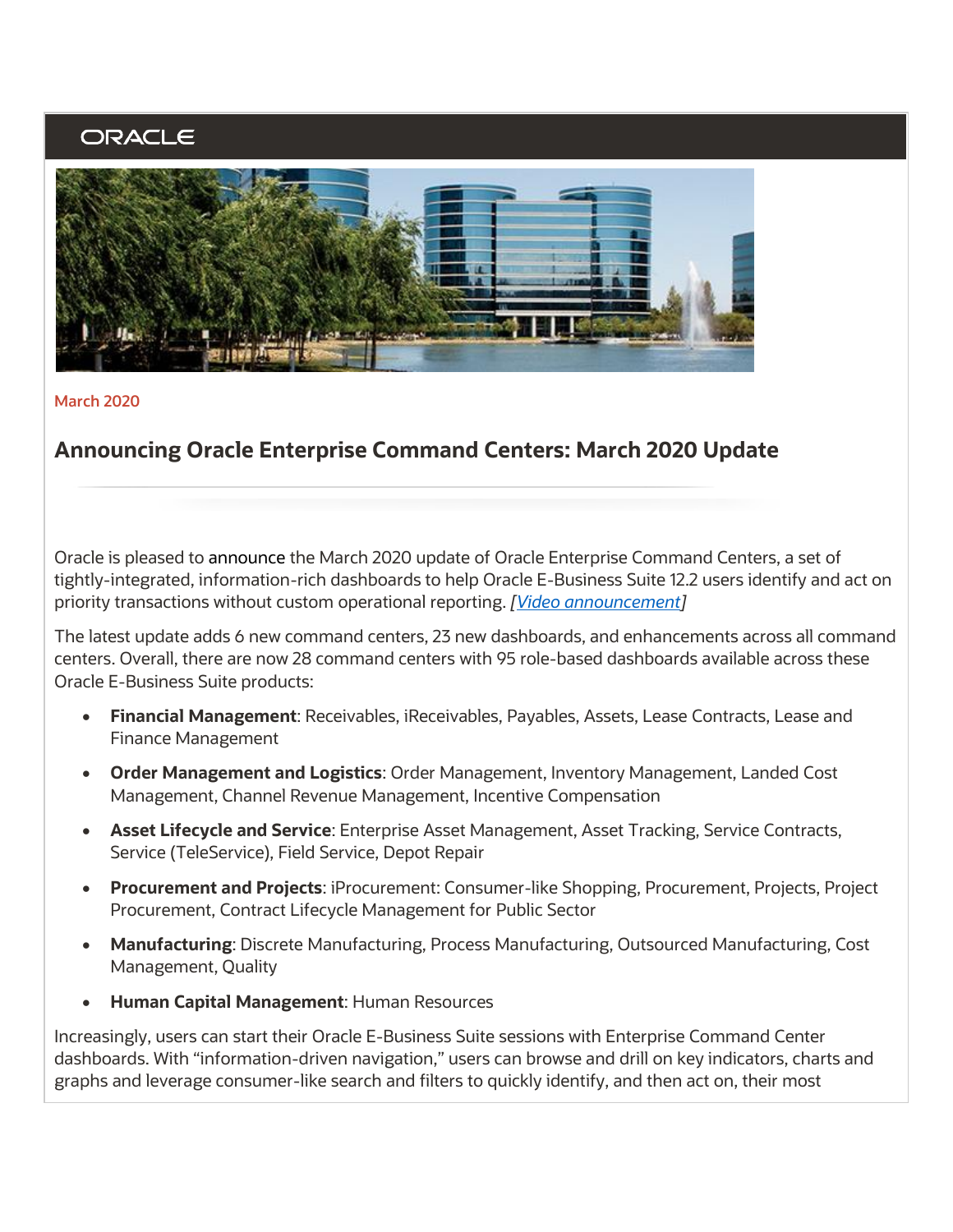important transactions. With Enterprise Command Centers, users can increase process efficiency with realtime access to operational data, driving better cost and revenue decisions.

A key consideration for customers is that Enterprise Command Centers are available at no additional cost to users licensed for the underlying Oracle E-Business Suite products. Further, there is no requirement for specialized hardware or additional technology licenses.

"Simply stated, Enterprise Command Centers increase the value of the Oracle E-Business Suite 12.2 products that customers are already running," said Cliff Godwin, Senior Vice President, Applications Development. "For customers still running Oracle E-Business Suite at the 12.1 level, the Enterprise Command Centers are yet another reason to upgrade to 12.2."

Cliff shares the latest command center updates in the video "[Oracle E-Business Suite Enterprise Command](https://learn.oracle.com/ebs-ecc-overview)  Centers - [March 2020 Update](https://learn.oracle.com/ebs-ecc-overview)". He demonstrates some real business use cases for new and updated dashboards, and shows how advances in the underlying Enterprise Command Center Framework increase usability and productivity.

## **Oracle Enterprise Command Centers – Summary of Updates**

Following is a summary of the Oracle Enterprise Command Centers March 2020 updates, with new command centers and new dashboards for existing command centers flagged as [NEW].

**Financial Management:**

- **Oracle Payables Command Center** Optimize Days Payable Outstanding (DPO), cash outflow, and Payables month-end processing. Improve supplier relationships.
	- o **Payables Closing dashboard** Manage the flow of accounting events and identify incorrect accounting that could complicate the period close. [NEW]
- **Oracle Receivables Command Center** Minimize customer account delinquency, reduce Days Sales Outstanding (DSO), and tailor collection strategy per customer. Optimize Receivables month-end processing.
	- o **Receivables Closing dashboard** Manage the flow of accounting events and identify incorrect accounting that could complicate the period close. [NEW]
- **Oracle Lease Contracts Command Center** Curate lease information needed for IFRS16 / ASC842 compliance, forecast and manage lease costs, and improve lease negotiations. [NEW]
- **Oracle Lease and Finance Command Center** Drive revenue-generating activities, reduce investment in leases, and improve operational efficiency.
	- o **Asset Management dashboard** Proactively upgrade assets and ensure all assets have a strategy before they reach end of the term. [NEW]
	- o **Contract Cash Management dashboard**  Expedite allocation of unapplied cash to contracts. [NEW]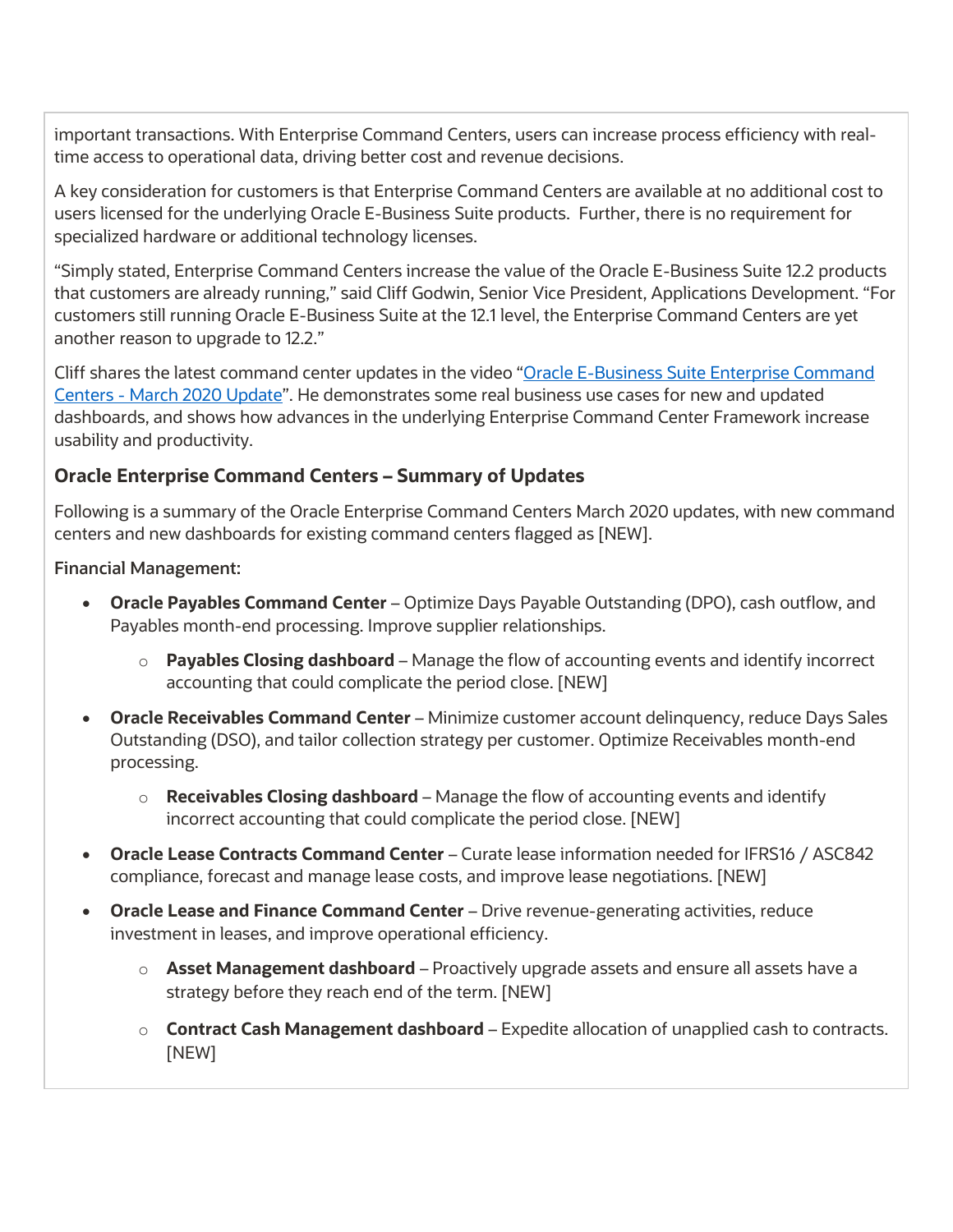- o **Contract Accounting dashboard** Validate accounting for contract terminations and monthend processing. [NEW]
- **Oracle Incentive Compensation Command Center** Improve sales alignment, minimize overpayment, and improve sales team morale.
	- o **Performance Evaluation dashboard**  View sales attainment and performance across roles, plans, and periods, as well as compare sales quota vs. achievement. [NEW]

**Procurement and Projects:**

- **Oracle iProcurement consumer-like shopping –** Enable efficient, consumer-like shopping while minimizing non-catalog spend. Deliver requisitioner feedback to drive better contract utilization and renegotiation.
	- o **Enhanced shopping comparison flow** Select an item to purchase from the comparison window. [NEW]
- **Oracle Procurement Command Center –** Expedite procurement operations, improve catalog content and buying behaviors, manage supplier risk and performance, and track negotiations toward strategic objectives.
	- o **Sourcing dashboard**  Review sourcing events for savings, cycle time, and workload. [NEW]
	- o **Item Analysis dashboard** Compare and select items from catalogs based on past performance. [NEW]
- **Oracle Project Procurement Command Center** Improve supply chain performance to meet project needs, align supply contract terms and conditions to a project's cash flow, and improve operational efficiency. [NEW]

### **Order Management and Logistics:**

- **Oracle Inventory Management Command Center** Optimize outbound fulfillment, expedite receiving, inspection, and putaway, and maintain inventory accuracy. Maximize resource utilization.
	- o **Receiving dashboard**  Manage receiving to ensure material is received, inspected, and made available for order picking / consumption. [NEW]
	- o **Activity dashboard** Manage tasks and resources to ensure activities are completed in a timely and efficient fashion. [NEW]
	- o **Items dashboard** Manage item catalog across organizations. [NEW]
- **Oracle Landed Cost Management Command Center** Analyze landed costs (manufacturing and other costs) for better global procurement decisions. Gain visibility into extended supply chain costs and improve product profitability. [NEW]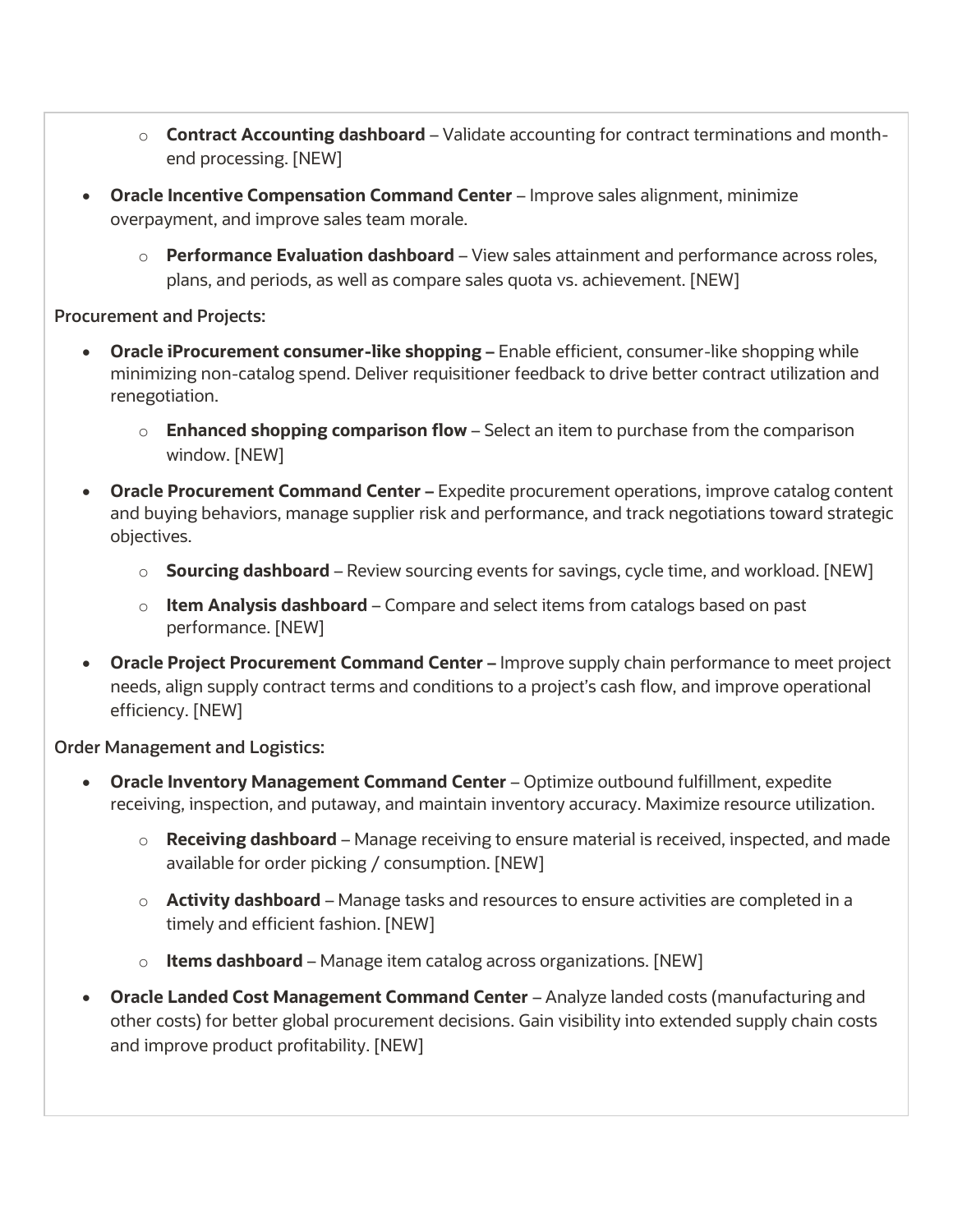#### **Manufacturing:**

• **Oracle Quality Command Center** – Quickly identify and resolve quality non-conformances to increase manufacturing yield. Control deviations from quality standards to prevent costly recalls, and discover items with quality issues to take corrective actions. [NEW]

#### **Asset Lifecycle and Service:**

- **Oracle Asset Tracking Command Center**  Ensure accurate reporting of newly-acquired assets, and streamline the asset capitalization process based on asset deployment transactions. [NEW]
- **Oracle Field Service Command Center** Quickly find unscheduled or delayed service tasks to meet service level commitments, immediately act on tasks at risk of missing SLA dates to avoid penalties, optimize workforce allocation, and review technician performance to identify bottlenecks. [NEW]
- **Oracle Depot Repair Command Center** Reduce turn times and late orders, improve repair and product quality, and improve performance.
	- o **Resolved Service Orders dashboard**  Provide intelligence on speed, quality, and cost of past repairs. [NEW]
	- o **Technician My Service Orders dashboard** Manage repair backlog assigned to a technician. [NEW]

## **Oracle Enterprise Command Center Framework – Summary of Updates**

The following March 2020 updates to the Oracle Enterprise Command Center Framework improve usability, simplify administration, and add new extension capabilities for new and existing command centers.

- **Business User:**
	- o Saved Searches
	- o Export to Excel
	- o Descriptive Flexfield Support
	- o Record Details
	- o Improved Table Pagination
	- o Scrolling in Available Refinements Table

#### • **Apps Administrator:**

- o Online Data Load
- o Security Handler Extension
- o About ECC Page
- **Designer / Developer:**
	- o More Chart Options
	- o Multi-Data Set Support
	- o Refinement Breadcrumb
	- o Improved Compare Options